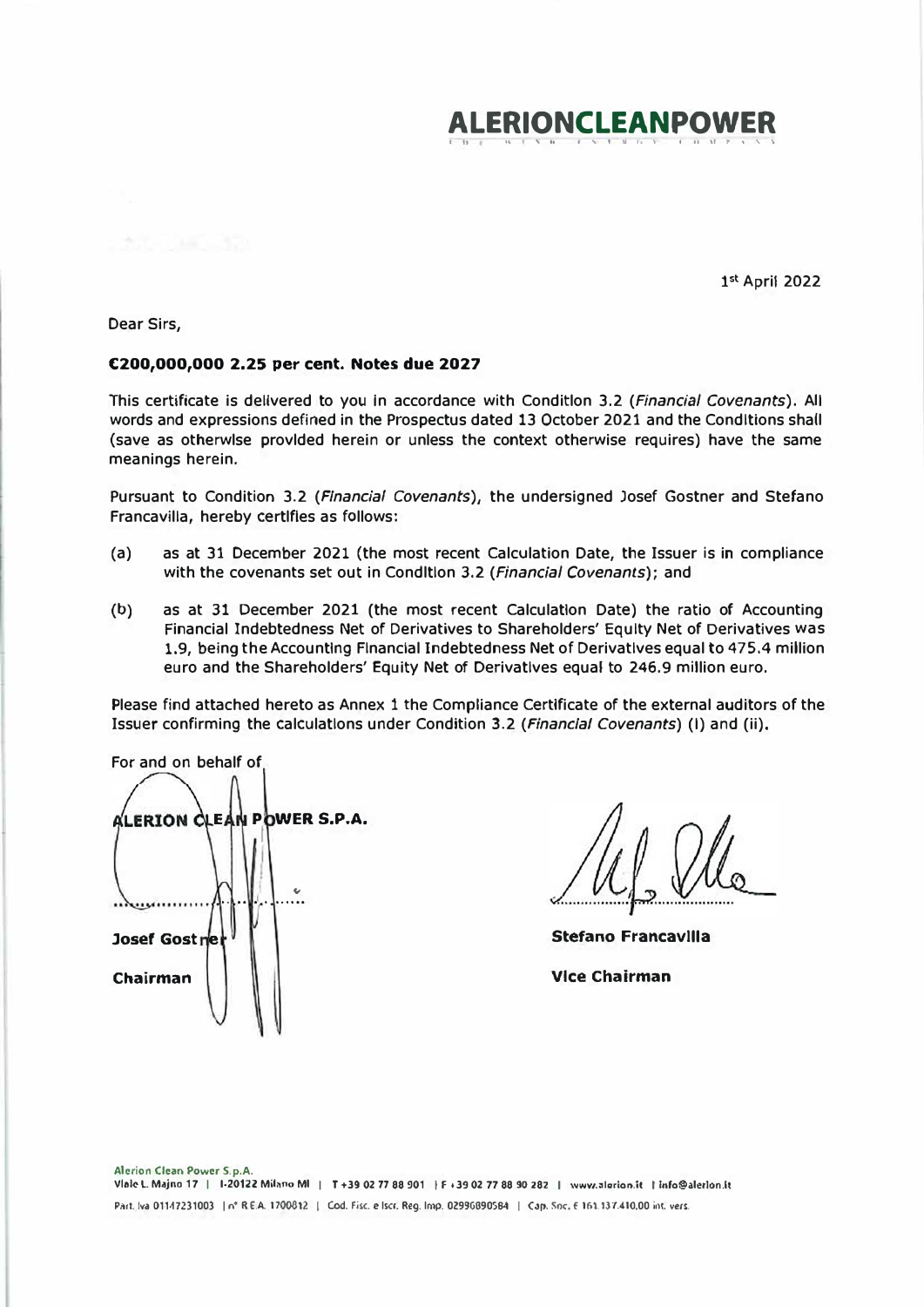**Annex 1** 



**2021**

### **Financial Covenants**

### **Financial Covenants**

So long as any of the Notes remains outstanding, the Issuer shall not incur any Net Financial Indebtedness (Excluding Derivatives) if, on the most recent Calculation Date, the ratio of Net Financial Indebtedness (Excluding Derivatives) to Shareholders' Equity Net of Derivatives exceeds 3:1 (and, for the avoidance of doubt, the Issuer shall not incur any Net Financial Indebtedness (Excluding Derivatives) unless on the immediately subsequent Calculation Date such ratio would be *equal to or lower than 3:1).*

On each Reporting Date, the Issuer shall deliver a certificate (the "Compliance Certificate") to the Noteholders, signed by two Directors of the Issuer, certifying (i) whether the Issuer is in compliance with the covenants set out in this Condition 3.2 (Financial Covenants) as at the most recent Calculation Date, and (ii) the ratio of Net Financial Indebtedness (Excluding Derivatives) to Shareholders' Equity Net of Derivatives (calculated as described above) as at the most recent Calculation Date, together with a certification delivered by the external auditors of the Issuer (being such auditors that audited the consolidated financial statements of the Issuer in respect of the recent financial year that ended on the most recent Calculation Date) confirming that the calculations made pursuant to paragraphs (i) and (ii) of this Condition 3.2 (Financial Covenants) were *calculated in accordance with generally accepted accounƟng principles.*

### **A. Accounting Financial Indebtedness Net of Derivatives**

Net Financial Indebtedness (Excludina Derivatives) means, as of any Calculation Date, the sum of cash and cash equivalents, the financial receivables and other noncurrent financial assets, financial receivables and other current financial assets, the current and non-current financial liabilities, excluding from the calculation (i) noncurrent payables for derivatives and current payables for derivatives and (ii) the net financial indebtedness attributable to the assets destined to be transferred, calculated by reference to the audited annual consolidated financial statements of the Issuer (as approved by the Board of Directors) as of and for the period ended on such Calculation Date. For the avoidance of doubt, the Net Financial Indebtedness (Excluding Derivatives) will be calculated based on the accounting items listed above *without considering any change to the applicable accounting principles as of the Issue Date.*

| (values in thousand euro)                                    | ---         |
|--------------------------------------------------------------|-------------|
| Cash and cash equivalents                                    | (123.652) + |
| Financial receivables and other current financial assets     | $(457) +$   |
| Financial receivables and other non-current financial assets | $(7.176) +$ |
| Current financial liabilities                                | $52.709 +$  |
| Current payables for derivatives                             | $16.902 +$  |
| Non-current financial liabilities                            | $553.986 +$ |
| Non-current payables for derivatives                         | $3.041 =$   |
| Accounting Financial Indebtedness as of December 31, 2021    | 495.353 -   |
| Current payables for derivatives                             | $16.902 -$  |
| Non-current financial liabilities                            | $3.041 =$   |
| <b>Accounting Financial Indebtedness Net of Derivatives</b>  | 475.410     |

#### **B. Shareholders' Equity Net of Derivatives**

'Shareholders' Equity Net of Derivatives means, as of any Calculation Date, consolidated shareholders' equity (including both shareholders' equity attributable to the Group and shareholders' equity attributable to non-controlling interests) less any Cashflow hedge reserve, calculated by reference to the audited annual consolidated financial statements of the Issuer (as approved by the Board of Directors) as of and for the period ended on such Calculation Date (and, for the avoidance of doubt, it will be calculated based on the accountina items listed above without considerina any change to the applicable accountina principles)

| SHAREHOLDERS' EQUITY ATTRIBUTABLE TO THE GROUP                                                           | $227.098 +$  |  |
|----------------------------------------------------------------------------------------------------------|--------------|--|
| SHAREHOLDERS' EQUITY ATTRIBUTABLE TO NON-CONTROLLING INTERESTS                                           | $4.525 =$    |  |
| <b>SHAREHOLDERS' EQUITY</b>                                                                              | 231.623      |  |
| Cash flow hedge reserve                                                                                  | $(15.231) =$ |  |
| <b>SHAREHOLDERS' EQUITY net of derivatives</b>                                                           | 246.854 B    |  |
| <b>Calculation date</b><br>Calculation Date means 31 December in each year, starting on 31 December 2021 | 31/12/2021   |  |

#### **Ratio A/B 1,9**

**Alerion Clean Power S.p.A. Viale L. Majno 17 | I-20122 Milano MI | T +39 02 77 88 901 | F +39 02 77 88 90 282 | www.alerion.it | info@alerion.it**